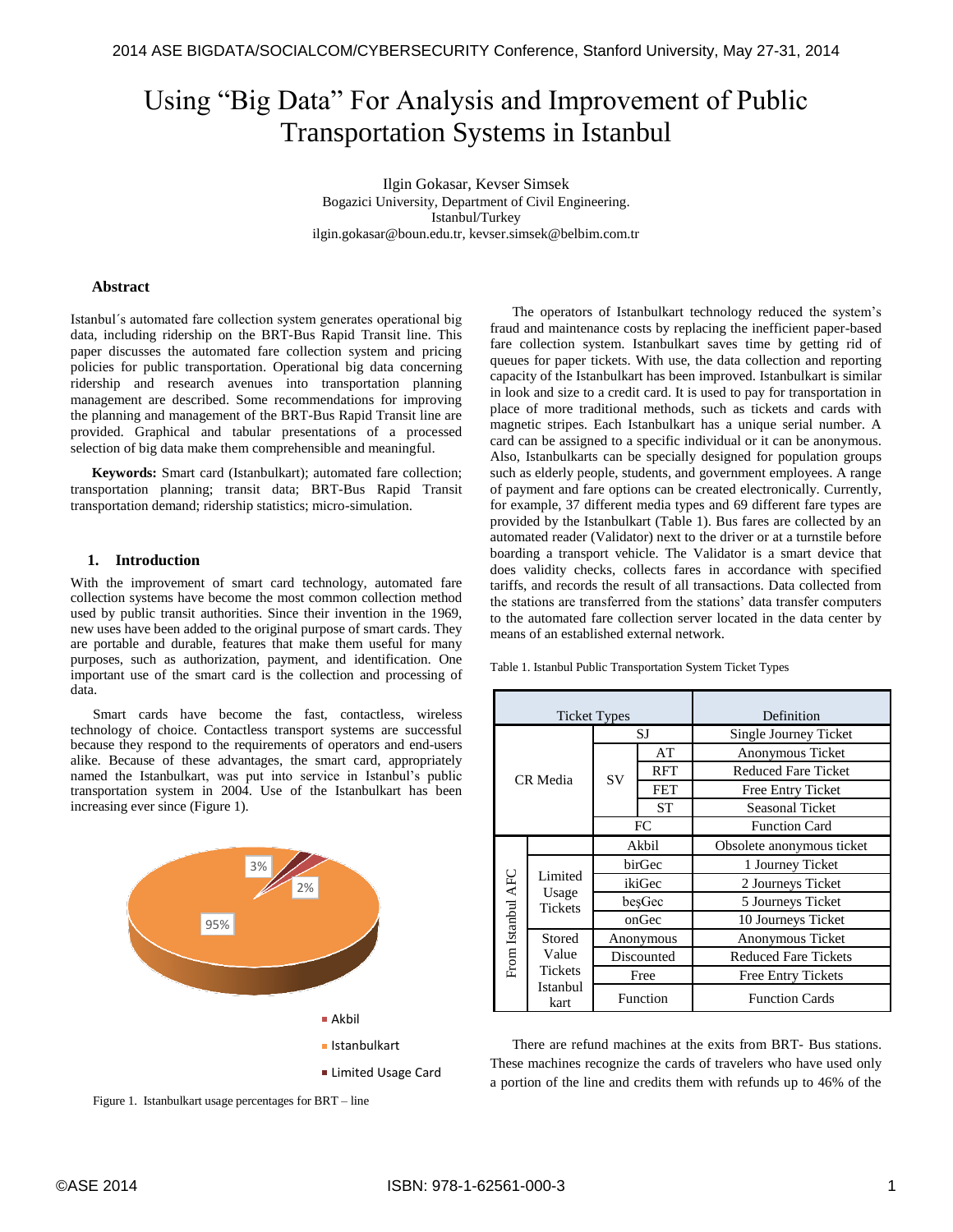full fare. Hence, the trip time of each traveler can be calculated from information taken from the refund machines (Figure 2).



Figure 2. BRT-Destination station data process flow chart.

Typically, the date and time of the transaction, status of payment (transfer, acceptance, or refusal), card ID, fare type (student, adult, senior), route ID, and other related data are stored in the Validator and the central server [3]. These data are valuable because they can be used for transit planning, long term planning, and daily management of the transportation system. Masses of data are collected and stored, complicating the process of analyzing the data.

In brief, by using a smart card system, transportation authorities have access to:

- 1. Personal travel data of millions of people,
- 2. Information about each card and/or traveler,
- 3. Continuous trip data including refund information,
- 4. Identity of user and frequency of use.

Despite the accumulation of so much information, it is difficult to improve the Istanbulkart's usability and accessibility for the following reasons.

- 1. Its prevalent purpose is not to monitor performance of the transportation system; hence, additional passenger trip information such as destinations and delays cannot be directly retrieved.
- 2. Each passive data collection method has its disadvantages, and processing usually requires additional knowledge. Interoperating and mining heterogeneous datasets would enhance both the depth and reliability of transportation studies.
- 3. The amount of data obtained is increasing tremendously (approximately 6 million distinct Istanbulkart data every day) and traditional data processing methods might not be equal to the task.

Such data barriers make the development of a large-scale transportation performance monitoring system cumber-some and slow. [4]

In this study, we use SQL and SPSS software to extract passenger origin information from the Istanbulkart data. To avoid the

problems of analyzing big data, we enable visualization and analysis of transportation performance measures by using SPSS and Microsoft Excel to highlight connections among heterogeneous transportation data sets, including Istanbulkart data. These programs provide a datarich visualization platform from which to monitor transit network performance for purposes of planning and operations. It will also prove to be useful for data-driven transportation research.

## **2. Public Transportation in Istanbul**

It is claimed by the Metropolitan Municipality of Istanbul that more than 22% of commuters drive their own cars to work (Table 2). This figure implies that traffic congestion can be decreased drastically if public transit takes a larger share of the commuting traffic. However, a commuter's choice depends on the convenience of the alternatives. To attract more riders, transit service must be improved to gain customer satisfaction and reduce operation costs. However, some of the barriers to improvement include:

- 1. Multi-headed management of city transportation;
- 2. Eighteen different bus companies;
- 3. More than 57,000 private operators;
- 4. Operator redundancy;
- 5. Three administration operators (IETT, IDO, ULASIM A.S.) and one government operator;
- 6. Prevalence of roadway transportation (88%);
- 7. Prevalence of private initiatives (71%);
- 8. Insufficient coordination and integration of administrative and legal framework;
- 9. Unfair competition and resource waste due to inadequate planning;
- 10. Difficulty of processing big data.

Table 2. Distribution of Daily Passengers According to Transportation Types

| <b>Type</b>          | <b>Fleet</b>   | $\frac{0}{0}$  | Trip/day   | $\frac{0}{0}$ |
|----------------------|----------------|----------------|------------|---------------|
| <b>IETT BRT Line</b> | 334            | 0.02           | 715        | 5.61          |
| <b>IETT Bus</b>      | 2,501          | 0.15           | 1,500,000  | 11.8          |
| <b>Private Buses</b> | 2,057          | 0.12           | 1,225,000  | 9.6           |
| Car                  | 1,602,730      | 96.02          | 2,800,000  | 22            |
| Jitney               | 590            | 0.04           | 70         | 0.55          |
| Minibus              | 5,860          | 0.35           | 2,000,000  | 15.7          |
| Taxi                 | 17,416         | 1.04           | 535        | 4.19          |
| Employee Shuttle     | 36,902         | 2.21           | 2,419,000  | 19            |
| <b>TCDD</b>          | 58             | $\overline{0}$ | 141        | 1.11          |
| Light Metro          | 126            | 0.01           | 390        | 3.06          |
| Metro                | 46             | 0.003          | 225        | 1.76          |
| <b>Street Tram</b>   | 66             | 0.004          | 295        | 2.31          |
| <b>IETT</b> Tram     | $\overline{4}$ | $\overline{0}$ | 2,824      | 0.02          |
| Moda Tram            | $\overline{4}$ | $\theta$       | 18         | 0.01          |
| <b>IETT</b>          | $\overline{2}$ | 0.0001         | 108        | 0.08          |
| Kabatas Funicular    | 2              | 0.0001         | 1,321      | 0.1           |
| Ropeway              | $\overline{4}$ | 0.0002         | 700        | 0.01          |
| <b>IDO</b>           | 98             | 0.01           | 325        | 2.55          |
| Ferries              | 393            | 0.02           | 85         | 0.67          |
| <b>Total</b>         | 1,669,193      | 100            | 12,754,334 | 100           |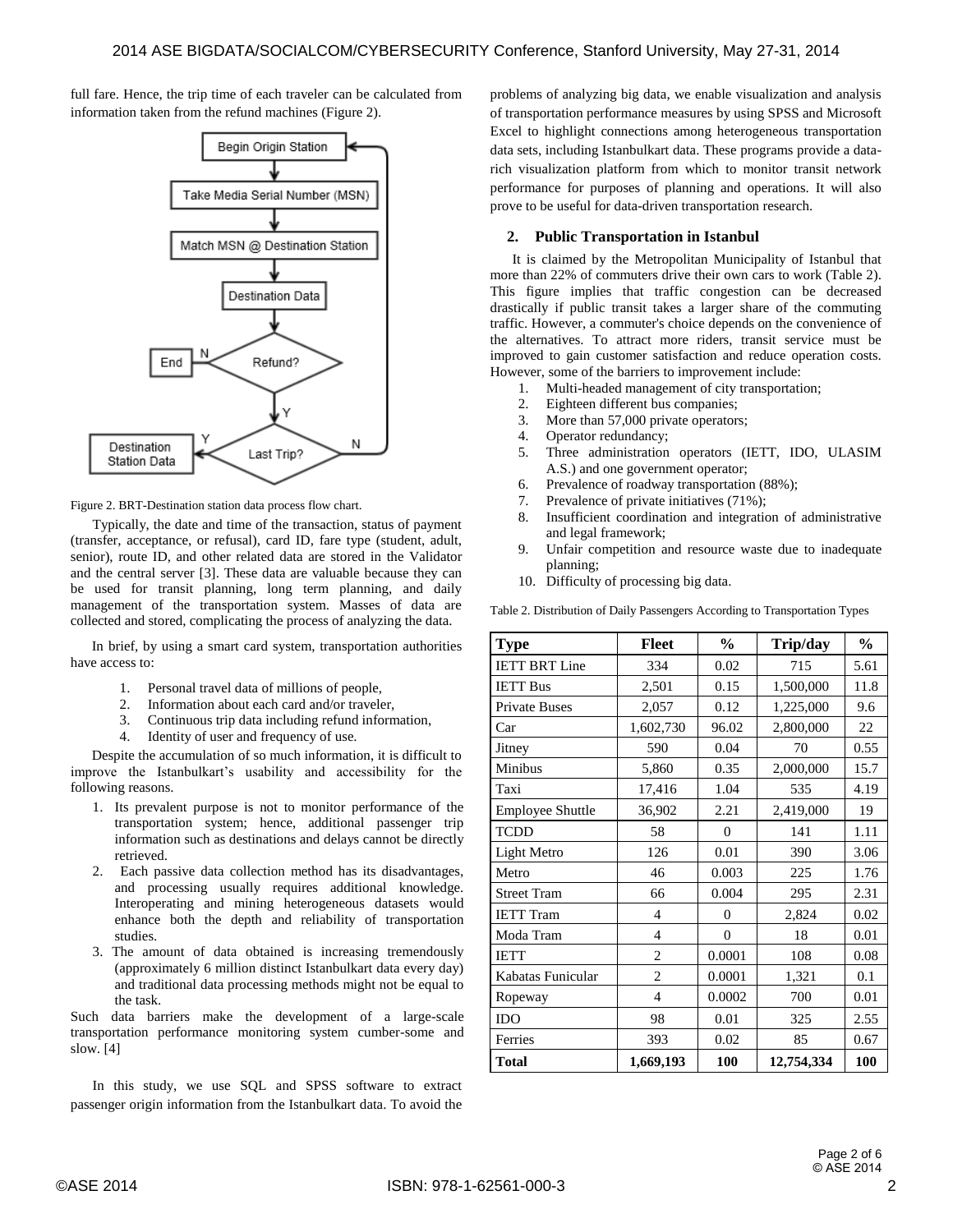There are 2,503 buses working weekdays, traveling 521,533 km. on 14,000 trips, carrying 2,200,000 passengers. Approximately 700,000 of those passengers are carried by BRT- Bus rapid Transit.

#### 2.1 BRT –Bus Rapid Transit

The Bus Rapid Transit system (BRT) of Istanbul began service in 2007 with the intent of reducing traffic congestion on arterial roads while providing quick and comfortable transportation. The line connects the Asian and European sides of the city. Thanks to this connection, the duration of the 53 kilometer journey from Avcılar on the European side to Sogutlucesme on the Asian side has been reduced to 83 minutes (Figure 3)

The advantageous features of BRT-Bus Rapid Transit are

- 1. fast transportation (30 second trip interval);
- 2. appropriate for metropolitan area with high population;
- 3. environmentally friendly;
- 4. comfortable alternative transportation.

There are several similar applications in other metropolitan cities of the world.



Figure 3. BRT-Bus Rapid Transit Line Map

#### **3. Presentation and Analysis of BRT Data**

The yearly and monthly increase of ridership on the BRT-Bus Rapid Transit is illustrated in Figures 4 and 5. The increase is due mainly to improvement of the transfer points and the addition of new lines and stations.



Figure 4. Number of passengers by year.



Figure 5. Number of Passengers per month

A unit of measurement is a definite magnitude of a physical quantity, defined and adopted by convention or by law, that is used as a standard for measurement of the same physical quantity.

Figure 6 shows Fare types /Stations per month (June 2013), and regular fare tickets have the highest share among the total fare types (Figure 7)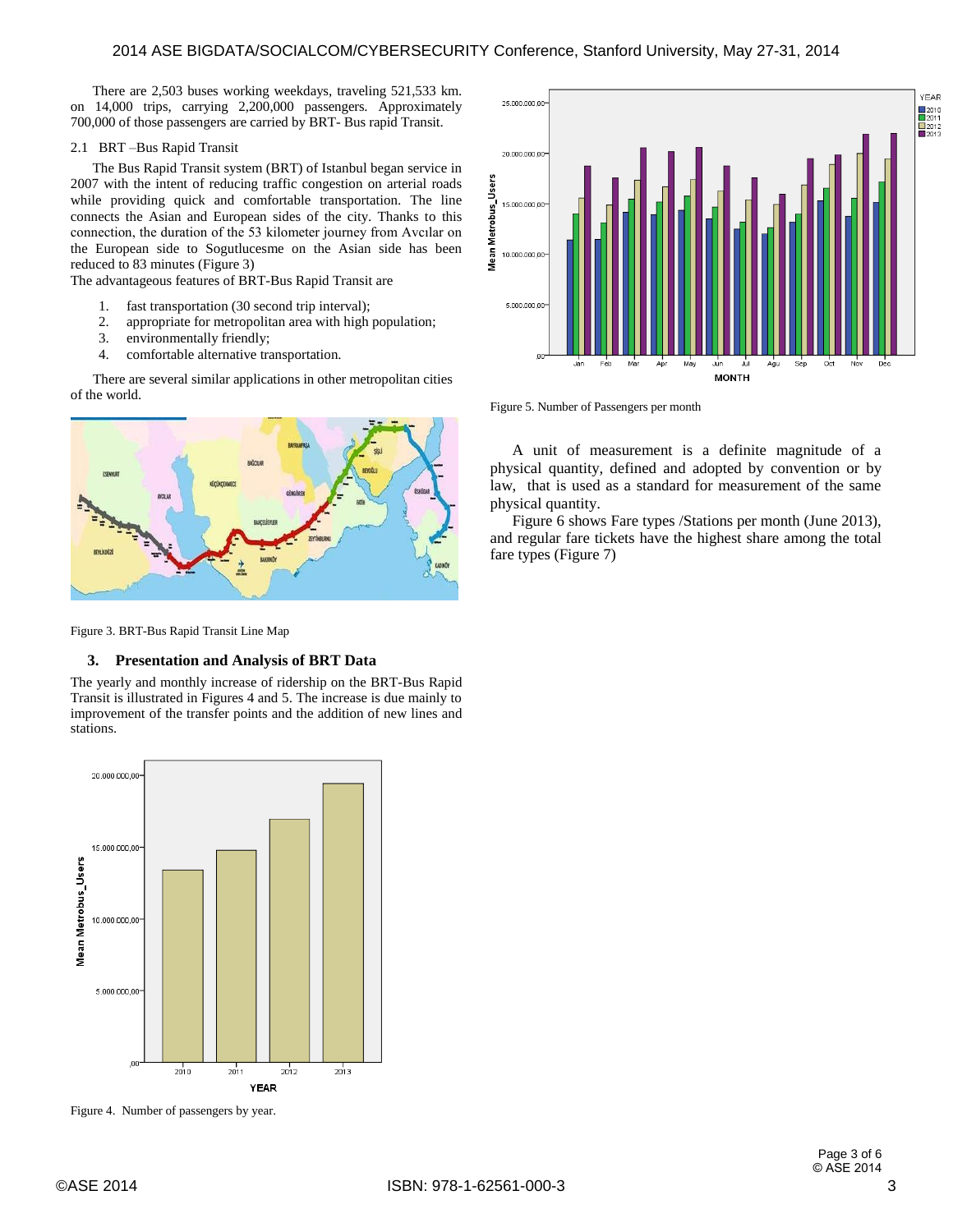

Figure 6. Fare types /Stations per month (June 2013)



Figure 7. Fare types /Stations per year (2013)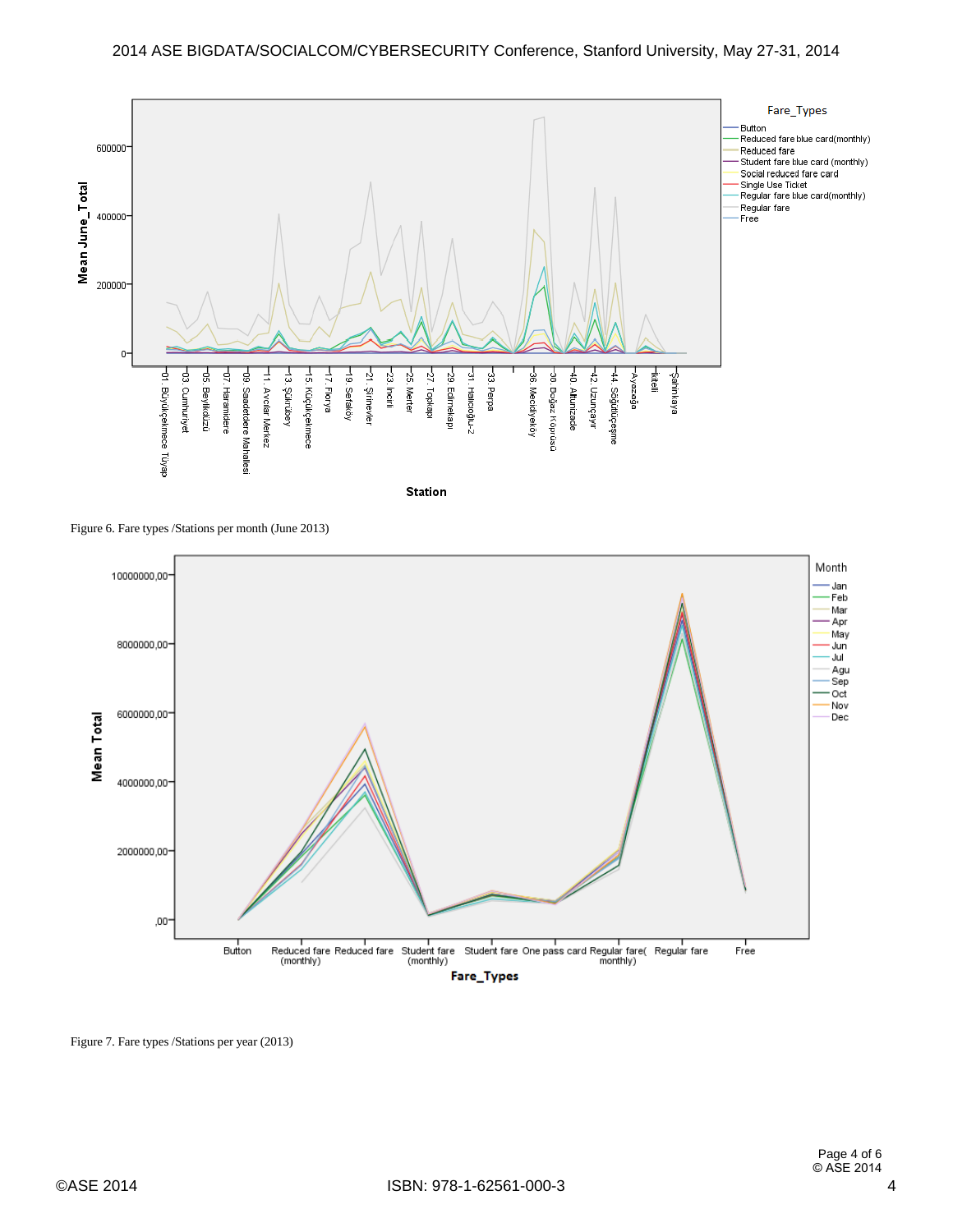Besides being the central business district of Istanbul, Mecidiyekoy (station 36 in Figure 6) is a shopping center with big malls and broad streets. Universities and well-known high schools are located nearby. As a result, the area is crowded all day long. Mecidiyekoy has always been one of Istanbul's transport hubs. Shared taxis (minibuses) bring people from the suburbs, and many of the bus routes converge on Mecidiyekoy, making connections with the busy ferry ports. Moreover, of the sixteen stations along the original Metro line, Mecidiyekoy is the biggest. Not surprisingly, the number of passengers reaches a peak at this location.

There used to be a big bus station for buses that cross the bridges connecting the European and Asian sides of Istanbul. The BRT-Bus Rapid Transit was started by the city's transportation authority (IETT) to reduce traffic intensity on arterial roads and across the bridges. With the advent of the BRT, the number of bus rides between the European and Asian sides has been significantly reduced.

According to March, 2013, data, over 80,000 people are using Mecidiyekoy BRT station daily. Of these, 42,000 people are using buses after getting off the BRT. After getting off a bus, 70,000 people use the BRT.

In the light of overwhelming ridership, the station's use rose beyond its capacity, and the transportation authority of the Istanbul Metropolitan Municipality decided to build a new BRT interchange station, which also involved a pedestrian crossing to and from the underground Metro system. Now in operation, the new interchange station provides fast, safe, integrated access to all the transport modes.

The BRT-Bus Rapid Transit pricing system depends on the trip distance. When a traveler first uses his or her card, the full price is charged; then, at the destination station, he or she uses the card again, either at a refund machine or on another transit vehicle. First and last usage dates (by mining more than 6,000,000 different passenger data per day) were recorded to obtain mean travel time and origindestination station data.

The graphics are obtained for approximately 36% of all travelers because only 255,188 of 715.000 total travelers receive refunds to their Istanbulkarts. Figure 10 shows number of passengers from origin station to destination station. Figure 11 shows mean travel time from origin station to destination station.

Istanbulkart was the source of data shown in Figures 8, 9, 10, and 11.)





Figure 8. Origin station-Mean Time (min) Figure 9. Station-Number of Passengers

Figure 10. Origin station to destination station Number of Passengers. Figure 11. Mean travel time from origin station to destination station